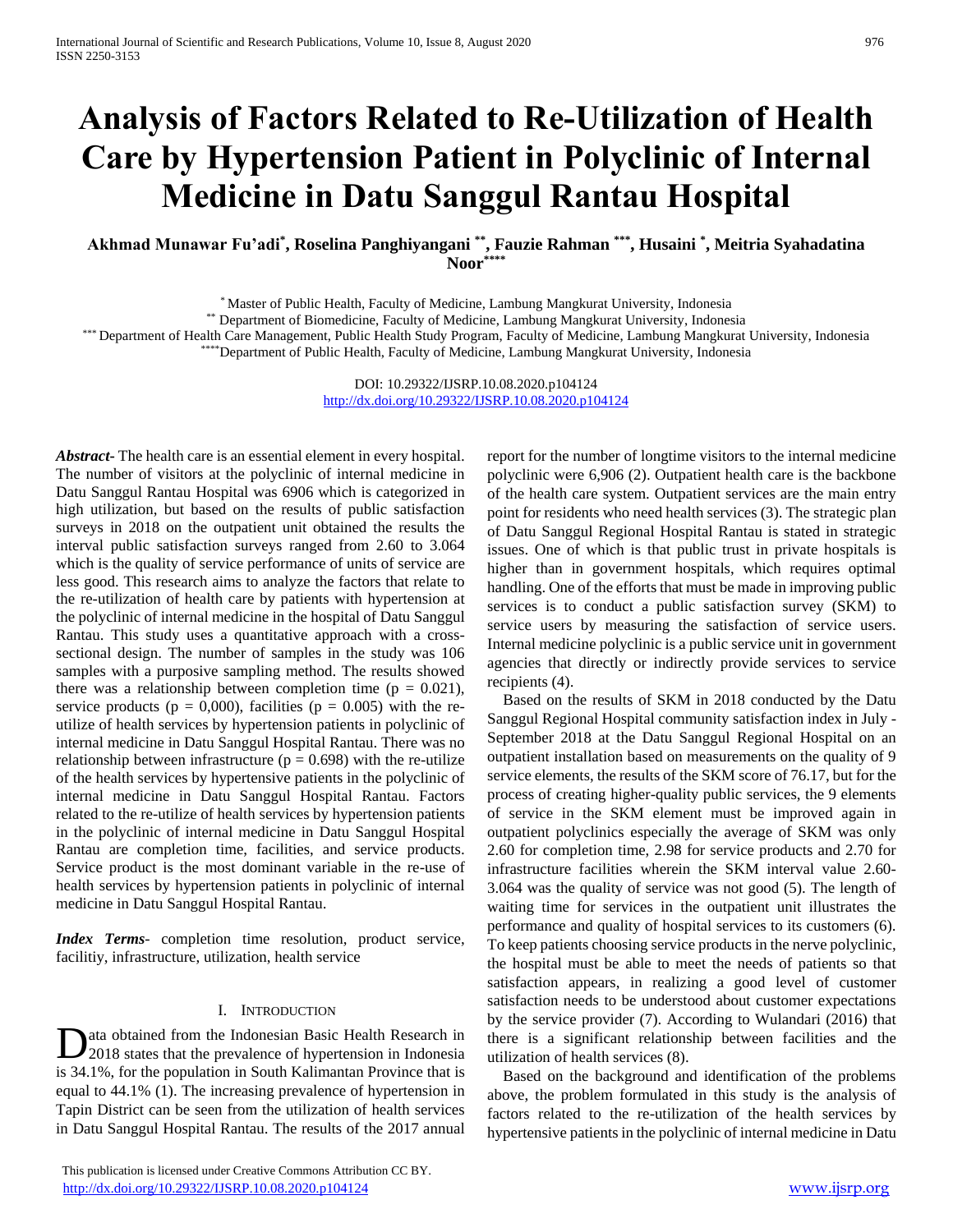Sanggul Hospital Rantau.

# II. RESEARCH METHOD

This type of research is an observational analytic study using a quantitative approach with analytic surveys with a cross-sectional design. The population in this study were all hypertensive patients who registered and utilized the service in the disease clinic in Datu Sanggul Rantau Regional Hospital. The sampling method used was purposive sampling. The statistical analysis used is descriptive analysis and inferential statistical analysis.

# III. FINDINGS

|  | Table 1. The Univariate Analysis Results |  |
|--|------------------------------------------|--|
|  |                                          |  |

| <b>Variable</b> | Category     | Freq | $\frac{0}{0}$ |
|-----------------|--------------|------|---------------|
| Completion time | On time      | 55   | 51.9          |
|                 | Not on time  | 51   | 48.1          |
| Product service | Well         | 79   | 74.5          |
|                 | Less         | 27   | 25.5          |
| Facilities      | Complete     | 74   | 69.8          |
|                 | Not complete | 32   | 30.2          |
| Infrastructure  | Complete     | 99   | 93.4          |
|                 | Not complete |      | 6.6           |

#### Table 2. Bivariate Analysis with Chi-Square

|                        | <b>Re-Utilization Health</b>                                               |               |    | N             | p-value |       |
|------------------------|----------------------------------------------------------------------------|---------------|----|---------------|---------|-------|
| <b>Variable</b>        | <b>Service</b><br><b>Less Util</b><br><b>Utilize</b><br>ize<br><b>More</b> |               |    |               |         |       |
|                        |                                                                            |               |    |               |         |       |
|                        |                                                                            |               |    |               |         |       |
|                        | N                                                                          | $\frac{0}{0}$ | N  | $\frac{6}{9}$ |         |       |
| <b>Completion time</b> |                                                                            |               |    |               |         |       |
| On time                | 39                                                                         | 70.9          | 16 | 29.1          | 55      | 0.021 |
| Not on time            | 24                                                                         | 47.1          | 27 | 52.9          | 51      |       |
| <b>Product service</b> |                                                                            |               |    |               |         |       |
| Well                   | 37                                                                         | 46.8          | 42 | 53.2          | 79      | 0.000 |
| Less                   | 26                                                                         | 96.3          | 1  | 3.7           | 27      |       |
| <b>Facilities</b>      |                                                                            |               |    |               |         |       |
| Complete               | 37                                                                         | 50.0          | 37 | 50.0          | 74      | 0.005 |
| Not complete           | 26                                                                         | 81.3          | 6  | 18.8          | 32      |       |
| <b>Infrastructure</b>  |                                                                            |               |    |               |         |       |
| Complete               | 58                                                                         | 58.6          | 41 | 41.4          | 99      | 0.698 |
| Not complete           | 5                                                                          | 71.4          | 2  | 28.6          | 7       |       |

Based on the table above it can be seen that there is a relationship between the completion time (p-value  $= 0.021 \le 0.05$ ), service products (p -value =  $0.000 \le 0.05$ ), facilities (p-value = 0.005 <0.05) and re-utilization of health services by hypertension patient in the polyclinic of internal medicine in Datu Sanggul Regional Hospital Rantau and there is no relationship between infrastructure (p-value  $= 0.698 > 0.05$ ) with the re-utilization of health services by hypertension patient in the polyclinic of internal

 This publication is licensed under Creative Commons Attribution CC BY. <http://dx.doi.org/10.29322/IJSRP.10.08.2020.p104124> [www.ijsrp.org](http://ijsrp.org/)

## medicine in Datu Sanggul Regional Hospital Rantau.

Table 3. Multivariate Analysis

| 1 acre - 11 acres 1 acres 1 anni 1 |             |            |        |         |  |
|------------------------------------|-------------|------------|--------|---------|--|
| <b>Independent Variable</b>        | D-<br>value | Exp<br>(B) | 95% CI |         |  |
| Completion time                    | 0.025       | 0.350      | 0.139  | 0.878   |  |
| <b>Product Services</b>            | 0.002       | 26.587     | 3.300  | 214.177 |  |
| Facilities                         | 0.150       | 2.293      | 0.742  | 7.089   |  |

Based on the table above, from the final logistic regression analysis, the results show that the product service variable is the most dominant factor related, with a p-value  $\leq 0.05$  that is 0.002 and an OR (Odds Ratio) value obtained the largest is 26,587 times providing a strong relationship with the re-utilization of health services by hypertension patient in the polyclinic of internal medicine in Datu Sanggul Regional Hospital Rantau.

## IV. DISCUSSION

Based on table 2 that from the analysis using the chi-square test obtained a p-value of  $0.021$  <0.05, which means there is a relationship between the time of completion with the re-utilization of health services for patients with hypertension in the polyclinic of internal medicine in Datu Sanggul Regional Hospital Rantau, this study averages completion time on time for 37.4 minutes to 55 respondents, while the average completion time that was not on time was 84.40 minutes to 51 respondents, where the timely completion time provided a good re-utilization of health services, one of which was due because the patient had prior experience for a repeat visit to the polyclinic of internal medicine in Datu Sanggul Regional Hospital Rantau.

Based on table 2 that from the analysis using the chi-square test obtained a p-value of  $0.000$  <0.05, which means there is a relationship between service products with the re-utilization of health services for hypertensive patients in polyclinic of internal medicine in Datu Sanggul Regional Hospital Rantau. The mechanism of good service products in this study can make people re-utilization health services based on the fact that hypertension patients visiting the internal medicine clinic really want to get health services related to hypertension they suffer where the public perception of service products towards the re-utilization of health services is the main indicator of the success of health services.

Based on table 2 that from the analysis using the chi-square test obtained p-value of  $0.005$  <0.05, which means there is a relationship between the facilities with the re-utilization of health services for patients with hypertension in the polyclinic of internal medicine in Datu Sanggul Regional Hospital Rantau. Facilities can improve the re-utilization of hypertension health services where the facilities available and completed mostly at the polyclinic of internal in Datu Sanggul Regional Hospital Rantau, by 99 people (93.40%) see the type of tensimeter in the polyclinic of internal medicine o measure blood pressure in patients hypertension. Because hypertension is a disease that requires longterm therapy, it requires patient compliance in undergoing treatment to control blood pressure and reduce the risk of complications, where complete facilities can be a motivation to re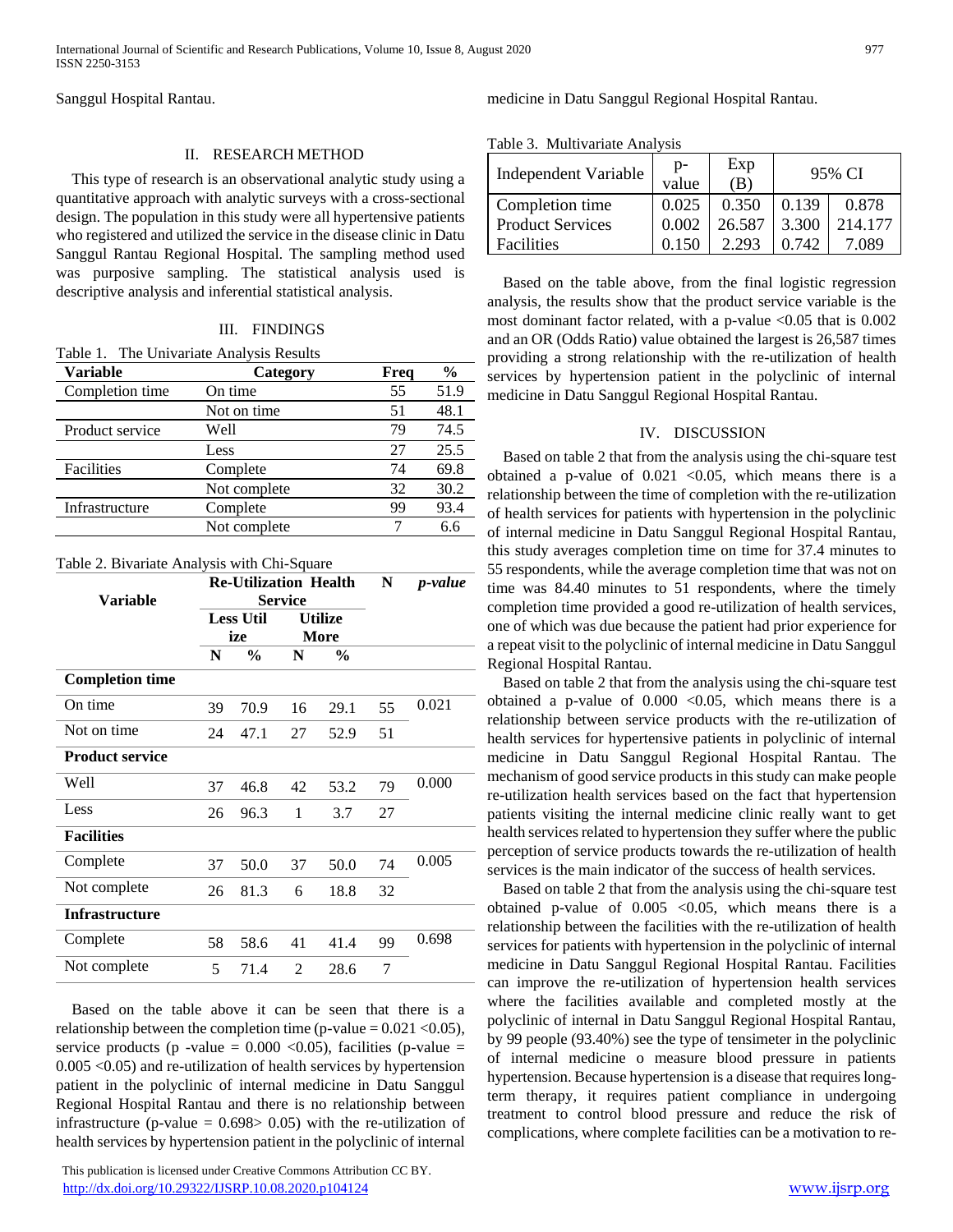utilization health services for hypertensive patients.

Based on table 2 that from the analysis using the chi-square test obtained a p-value of 0.698> 0.05, which means there is no relationship between the infrastructure and the utilization of health services for patients with hypertension in the polyclinic of internal medicine in Datu Sanggul Regional Hospital Rantau. When the research was underway the initial transition from the prevention of the COVID-19 pandemic to social-physical distancing was implemented to be carried out by all people as part of the health protocol, especially those requiring health services in hospitals, so that specialist doctors did not use infrastructure for examination rooms and actions as part of supporting activities in a service process at the clinic, where specialist doctors only conduct more in-depth history to patients. Also, respondents do not pay too much attention to the type of infrastructure/facilities of examination rooms and actions.

Simultaneously the factors that influence the re-utilization of health services (Y) are completion time (X1), service products  $(X2)$  and facilities  $(X3)$ . In this research, service product  $(X2)$  is the most dominant variable related to the re-utilization of health services in the disease clinic in Datu Sanggul Regional Hospital Rantau with a significance value of 0.002. From the regression model, it was found that the most dominant factor related to the re-utilization of health services in the polyclinic of internal medicine in Datu Sanggul Regional Hospital Rantau was a service product with an Exp (B) value of 26.587 times greater than other variables. It describes that hypertensive patients visiting the polyclinic of internal medicine want to get health services related to hypertension he suffered. This study is in line with Masri, et al (2017), which explains that there is a significant relationship between product factors, location, promotion, and hospital staff and patient satisfaction in the outpatient room. As one of the most important hospital products that must be considered is in accordance with the needs of patients because the product is something that the hospital can offer to meet the needs of patients and if the product is good it can satisfy the patient (9).

Facility (X3) is related to the re-utilization of health services with a significance value of 0.150 where the with OR 2.293, the facilities with an increase of 1 unit will increase the re-utilization of health services by hypertensive patients by 2.293 times. The highest facility factor for complete types of facilities is tensimeter because hypertensive patients re-utilization more to the polyclinic in controlling blood pressure using tensimeter devices, according to Anderson (1998) in Suratman (2014) defines enabling factors as enabling factors, namely factors that may make sick people use health services. These factors include the family's economic status, access to existing health care facilities. The availability of health service facilities will affect the quality of health status and the status of health problems that occur in the working area (10).

Finally, the completion time  $(X1)$  is related to the re-utilization of health services in the polyclinic of internal medicine in Datu Sanggul Regional Hospital Rantau with a p-value of 0.025 where the Exp (B) value is only 0.35 because the completion time is directly proportional to the patient's willingness to re-utilization health services in patients hypertension in internal medicine polyclinics. It can be said that patients who feel the completion

 This publication is licensed under Creative Commons Attribution CC BY. <http://dx.doi.org/10.29322/IJSRP.10.08.2020.p104124> [www.ijsrp.org](http://ijsrp.org/)

time is not timely but still feels comfortable and suitable to reutilization their health services because this can be influenced by their perceptions and impressions after receiving the services provided such as good service products and complete facilities for the examination of hypertension. By the Ministry of Health (2016) that the category of the distance between waiting time and estimated examination time can satisfy or not satisfy the patient is when the patient comes from coming to the counter, queuing and waiting for a call to the general poly to be anamnesis and examined by nurses, doctors, or midwives >90 minutes (old category), 30- 60 minutes (medium category) and  $\leq$ 30 minutes (fast category). Where waiting time is the time needed from the patient registering until served by a specialist. The purpose of waiting time is the availability of specialist outpatient services on weekdays at each hospital that is easily and quickly accessed by patients (11).

#### V. CONCLUSION

- 1. There is a relationship between the completion time and the re-utilization of health services for hypertensive patients in the polyclinic of internal medicine in Datu Sanggul Regional Hospital Rantau.
- 2. There is a relationship between the facilities and the reutilization of health services for hypertensive patients in the polyclinic of internal medicine in Datu Sanggul Regional Hospital Rantau.
- 3. There is no relationship between infrastructure and the reutilization of health services for hypertensive patients in the polyclinic of internal medicine in Datu Sanggul Regional Hospital Rantau.
- 4. Service product is the most dominant variable related to the re-utilization of health services for hypertensive patients in the polyclinic of internal medicine in Datu Sanggul Regional Hospital Rantau

#### **REFERENCES**

- 1. The Indonesian Basic of Health Research (2018). Riskesdas. Indonesian Ministry of Health Health Development Research Agency 2018. Jakarta: Riskesdas: 2018.
- 2. \_\_\_\_\_\_\_,. (2017) The Annual Report of the Datu Sanggul Hospital Rantau 2017. Datu Sanggul Regional Hospital Rantau .
- 3. Anggraini MT, Rohmani A. (2012) Relationship Satisfaction of Patients with Interests Patients in Re-Utilization of Health Care in Family Physician Practice. J Unimus.
- 4. Permenpan-RB No. 14. (2017) Guidelines for the Preparation of a Public Satisfaction Survey for Public Service Provider Units. The Republic of Indonesia. Jakarta.
- 5. \_\_\_\_\_\_\_,. (2018) Datu Sanggul Regional Hospital Rantau Satisfaction Survey 2018. Datu Sanggul Regional Hospital Rantau.
- 6. Silitonga TM (2018) Factors That Influence of Long Witing Time of Outpatient at The Hospital of Saint Elizabeth Batam Year 2016. AARSI.
- 7. Natarini LWE. (2018) Analysis of Service Quality Gaps Based on Patient Satisfaction with Neurology Polyclinic at RS Bhayangkara Surabaya. J Adm Kes Indo. 6 (2). Doi: 10.20473/Jaki.V6i2.2018.75-82.
- 8. Wulandari C., Ahmad LO, Saptaputra S. (2016) Factors that Associated with the Use of Service Health on UPTD PHC Langara District of Wawonii